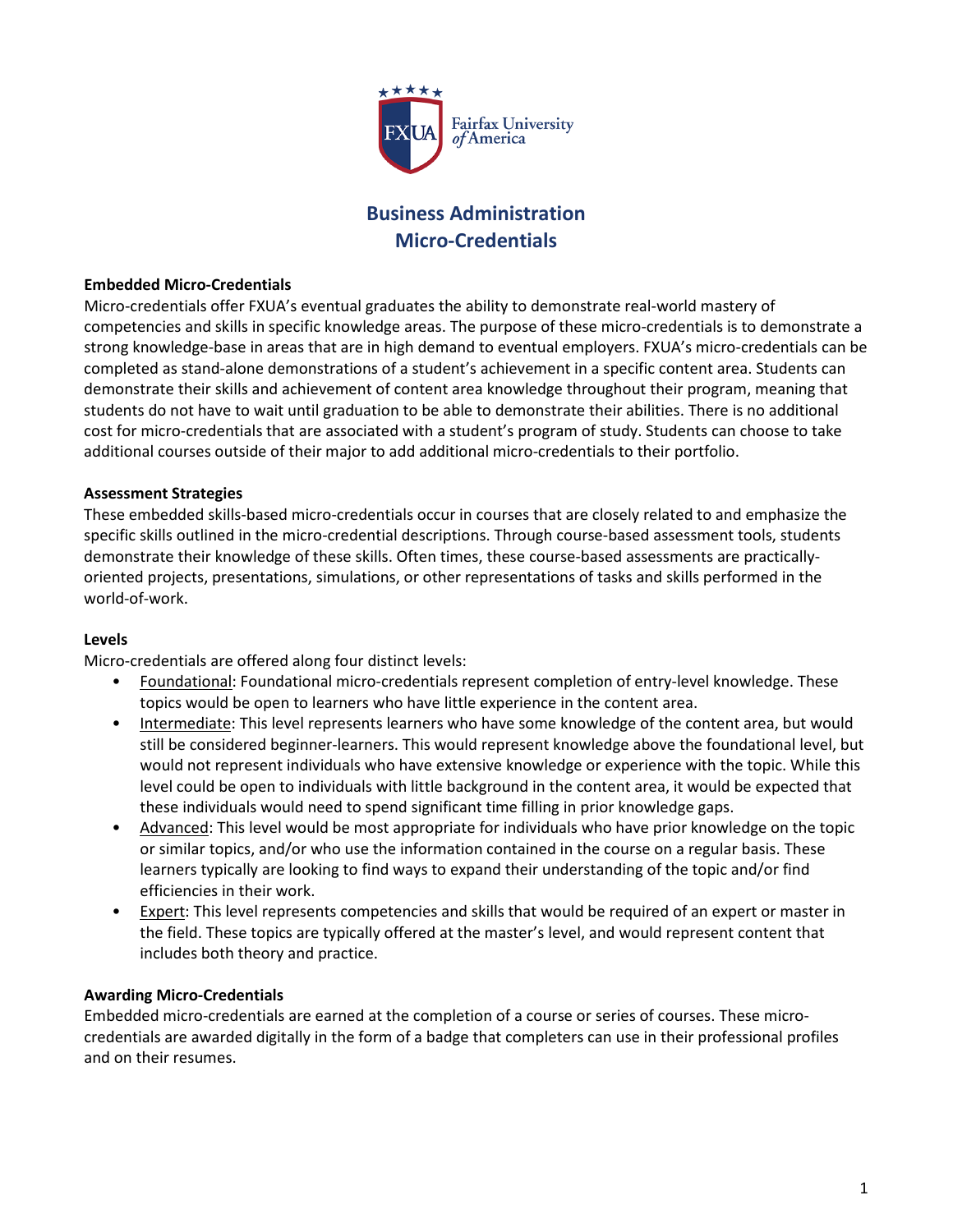# **Business Administration Micro-Credentials**

## **Foundations: Marketing and Sales (M&S)**

| <b>Description</b>                                                                                                                                                                                                                                                                                                                                                                                                                                                                                            | Level        | <b>Domain</b>                     | <b>Skills Obtained</b>                                                                                                                                                                                                                                  | <b>Associated</b><br><b>Courses</b> | Number of<br><b>Credits</b><br><b>Required to</b><br>Earn |
|---------------------------------------------------------------------------------------------------------------------------------------------------------------------------------------------------------------------------------------------------------------------------------------------------------------------------------------------------------------------------------------------------------------------------------------------------------------------------------------------------------------|--------------|-----------------------------------|---------------------------------------------------------------------------------------------------------------------------------------------------------------------------------------------------------------------------------------------------------|-------------------------------------|-----------------------------------------------------------|
| Marketing and sales foundations will teach<br>students about the most important stages on<br>how to bring products/services to market; how,<br>when, and where to go to market; and how to<br>maximize sales using four marketing mixes<br>known as the 4 Ps: Product design and<br>branding, formulating the best Pricing<br>techniques, selecting the best sales Place or<br>location, and increasing sales through<br><b>Promotion</b> and best communications methods<br>(conventional and social media). | Foundational | <b>Business</b><br>Administration | Ability to design<br>$\bullet$<br>products and services<br>Ability to formulate the<br>profitable sales pricing<br>methods<br>Skill to select the best<br>sales locations<br>Ability to promote and<br>communicate<br>products/services to<br>consumers | <b>BUSS 130;</b><br><b>BUSS 351</b> | 6 credits                                                 |

## **Market Positioning & Sales (MP)**

| <b>Description</b>                                                                                                                                                                                                                                                                                                                                                                                                                        | Level        | <b>Domain</b>                     | <b>Skills Obtained</b>                                                                                                                                                                        | Associated<br><b>Courses</b>                                                                  | Number of<br><b>Credits</b><br><b>Required to</b><br>Earn |
|-------------------------------------------------------------------------------------------------------------------------------------------------------------------------------------------------------------------------------------------------------------------------------------------------------------------------------------------------------------------------------------------------------------------------------------------|--------------|-----------------------------------|-----------------------------------------------------------------------------------------------------------------------------------------------------------------------------------------------|-----------------------------------------------------------------------------------------------|-----------------------------------------------------------|
| In the market positioning and sales micro-<br>credential, students will be trained on how<br>particular products or services will be<br>positioned in consumers' mind as unique and<br>different than its competitors' products in<br>brand, quality, and price attributes. Sales<br>method used on how consumers will see the<br>real value of a product as compared to other<br>competing products will be learned in this<br>training. | Intermediate | <b>Business</b><br>Administration | Identifying and deciding<br>marketing<br>segmentation<br>Demonstrating various<br>attributes of products<br>Examining market<br>trends for different<br>brands and different<br>target groups | <b>BUSS 110;</b><br><b>BUSS 130</b><br>And<br>BUSS 351; or<br>BUSS 374; or<br><b>BUSS 375</b> | 9 credits                                                 |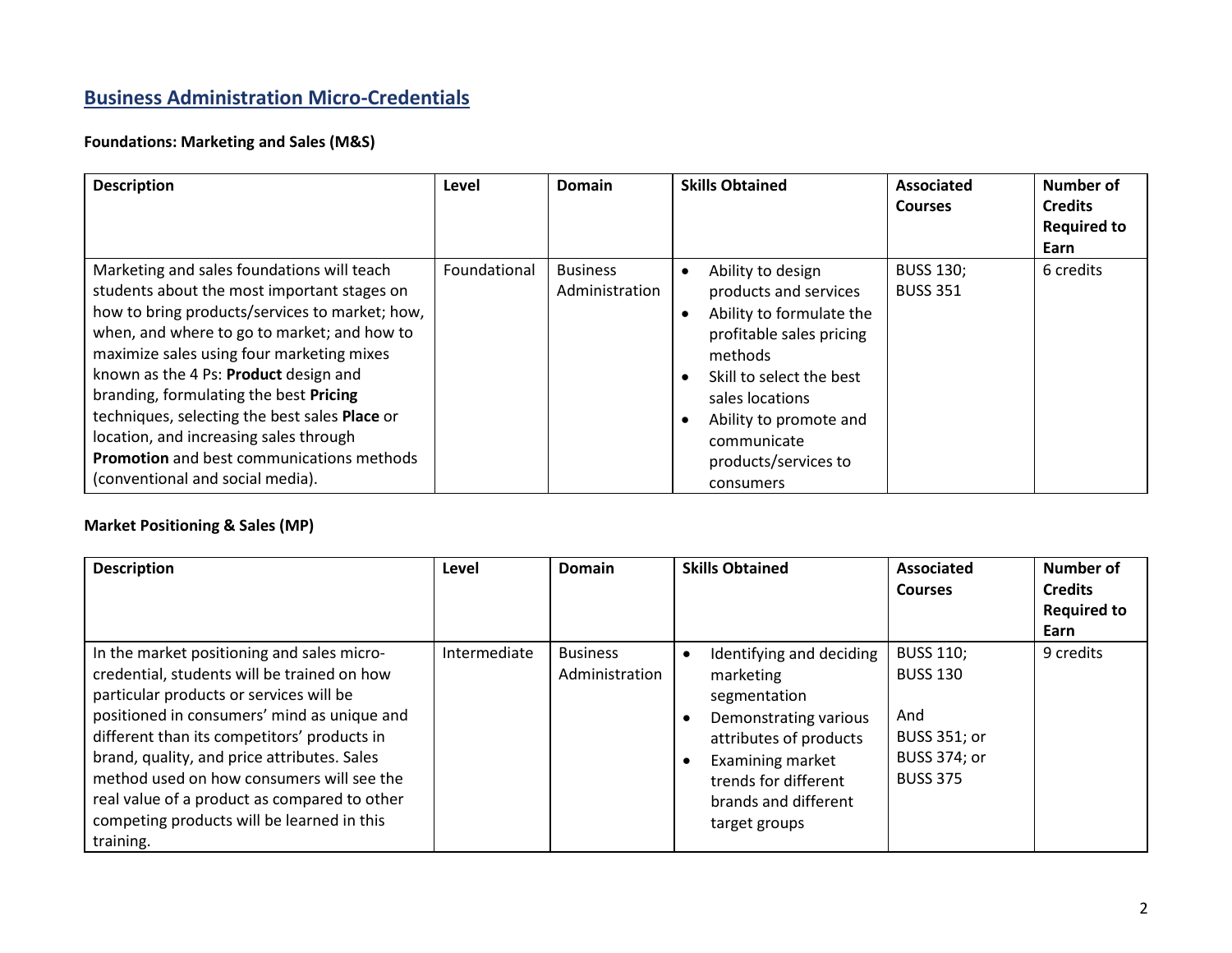### **Advanced Marketing & Sales Strategy (AM&SS)**

| <b>Description</b>                                 | Level    | Domain          | <b>Skills Obtained</b> | <b>Associated</b>   | <b>Number of</b>   |
|----------------------------------------------------|----------|-----------------|------------------------|---------------------|--------------------|
|                                                    |          |                 |                        | <b>Courses</b>      | <b>Credits</b>     |
|                                                    |          |                 |                        |                     | <b>Required to</b> |
|                                                    |          |                 |                        |                     | Earn               |
| In the advanced marketing and sales strategy       | Advanced | <b>Business</b> | Develop market         | <b>BUSS 110;</b>    | 12 credits         |
| micro-credential, students will be able to         |          | Administration  | strategy               | <b>BUSS 130</b>     |                    |
| undertake market analysis, development of          |          |                 | Develop sales strategy |                     |                    |
| market and sales strategy, and implementation      |          |                 | Apply the 4 Ps and     | And                 |                    |
| of marketing mix and market positioning in         |          |                 | positioning strategies | BUSS 351; or        |                    |
| practical projects. Real-life case studies will be |          |                 |                        | <b>BUSS 374; or</b> |                    |
| provided to students for practical application.    |          |                 |                        | <b>BUSS 375</b>     |                    |
|                                                    |          |                 |                        |                     |                    |
|                                                    |          |                 |                        | And                 |                    |
|                                                    |          |                 |                        | BUSS 426; or        |                    |
|                                                    |          |                 |                        | BUSS 462/562; or    |                    |
|                                                    |          |                 |                        | <b>BUSS 465/565</b> |                    |

# **Foundations of Business Analytics (FBA)**

| <b>Description</b>                                                                                                                                                                                                                                                                                                                                                                                              | Level        | Domain                            | <b>Skills Obtained</b>                                                                                                                                                        | <b>Associated</b><br><b>Courses</b>                     | Number of<br><b>Credits</b><br><b>Required to</b> |
|-----------------------------------------------------------------------------------------------------------------------------------------------------------------------------------------------------------------------------------------------------------------------------------------------------------------------------------------------------------------------------------------------------------------|--------------|-----------------------------------|-------------------------------------------------------------------------------------------------------------------------------------------------------------------------------|---------------------------------------------------------|---------------------------------------------------|
| This micro-credential will give data analytics<br>students hands-on knowledge in the<br>application of statistical skills and practices in a<br>business context. It will focus on the application<br>of statistics using R and other programming<br>languages to undertake regression analysis,<br>logistic analysis, as well as classification and<br>clustering techniques in different industry<br>domains. | Foundational | <b>Business</b><br>Administration | Coding and<br>$\bullet$<br>programming skills in R,<br>SAS, and analytical tools<br>Running linear and<br>logistic regression and<br>other multivariate<br>statistical models | <b>BUSS 290;</b><br><b>BUSS 328:</b><br><b>BUSS 338</b> | Earn<br>9 credits                                 |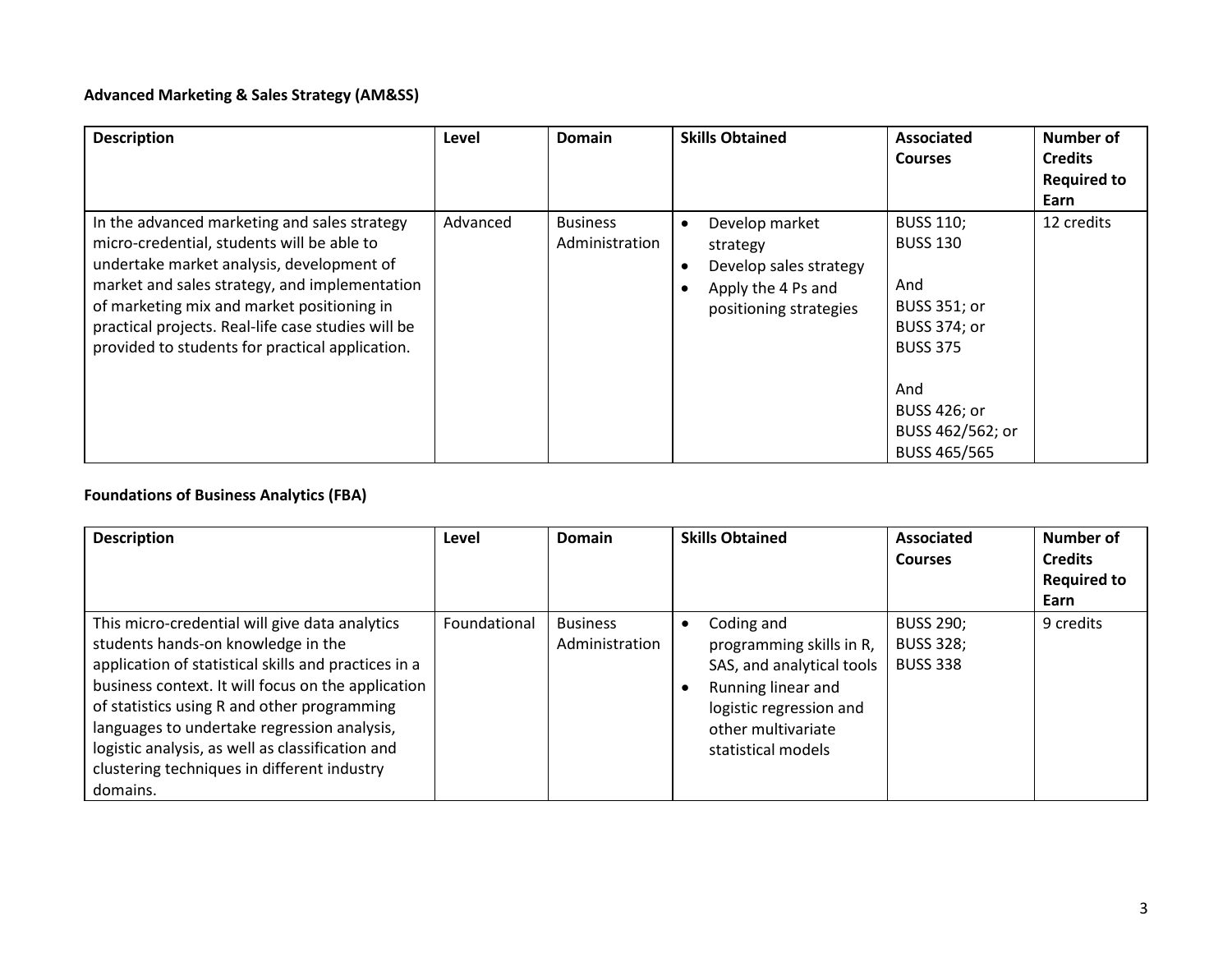#### **Business Analytics in Practice (BAP)**

| <b>Description</b>                                                                                                                                                                                                                                                                                                                  | Level        | <b>Domain</b>                     | <b>Skills Obtained</b>                                                                                                                                                                                                                                                                                                                                            | Associated<br><b>Courses</b>                                                                                                                            | Number of<br><b>Credits</b><br><b>Required to</b><br>Earn |
|-------------------------------------------------------------------------------------------------------------------------------------------------------------------------------------------------------------------------------------------------------------------------------------------------------------------------------------|--------------|-----------------------------------|-------------------------------------------------------------------------------------------------------------------------------------------------------------------------------------------------------------------------------------------------------------------------------------------------------------------------------------------------------------------|---------------------------------------------------------------------------------------------------------------------------------------------------------|-----------------------------------------------------------|
| This micro-credential emphasizes a real-world<br>business approach to business analytics.<br>Students will be engaged in real-life business<br>cases, such as predicting and forecasting<br>uncertain events, customer segmentation and<br>value proposition, human resource analysis,<br>customers scores and lifetime value, etc. | Intermediate | <b>Business</b><br>Administration | Using R, SAS and<br>analytical tools to<br>conduct linear and<br>logistic regression, and<br>other multivariate<br>statistical models to<br>real-world business<br>scenarios<br>Making predictions and<br>forecasting of uncertain<br>labor and marketing<br>events<br>Risk analysis<br><b>Customer segmentation</b><br>and classifications<br>Value propositions | <b>BUSS 290;</b><br><b>BUSS 328;</b><br><b>BUSS 338</b><br>And<br><b>BUSS 400; or</b><br><b>BUSS 440; or</b><br>BUSS 445/545; or<br><b>BUSS 448/548</b> | 12 credits                                                |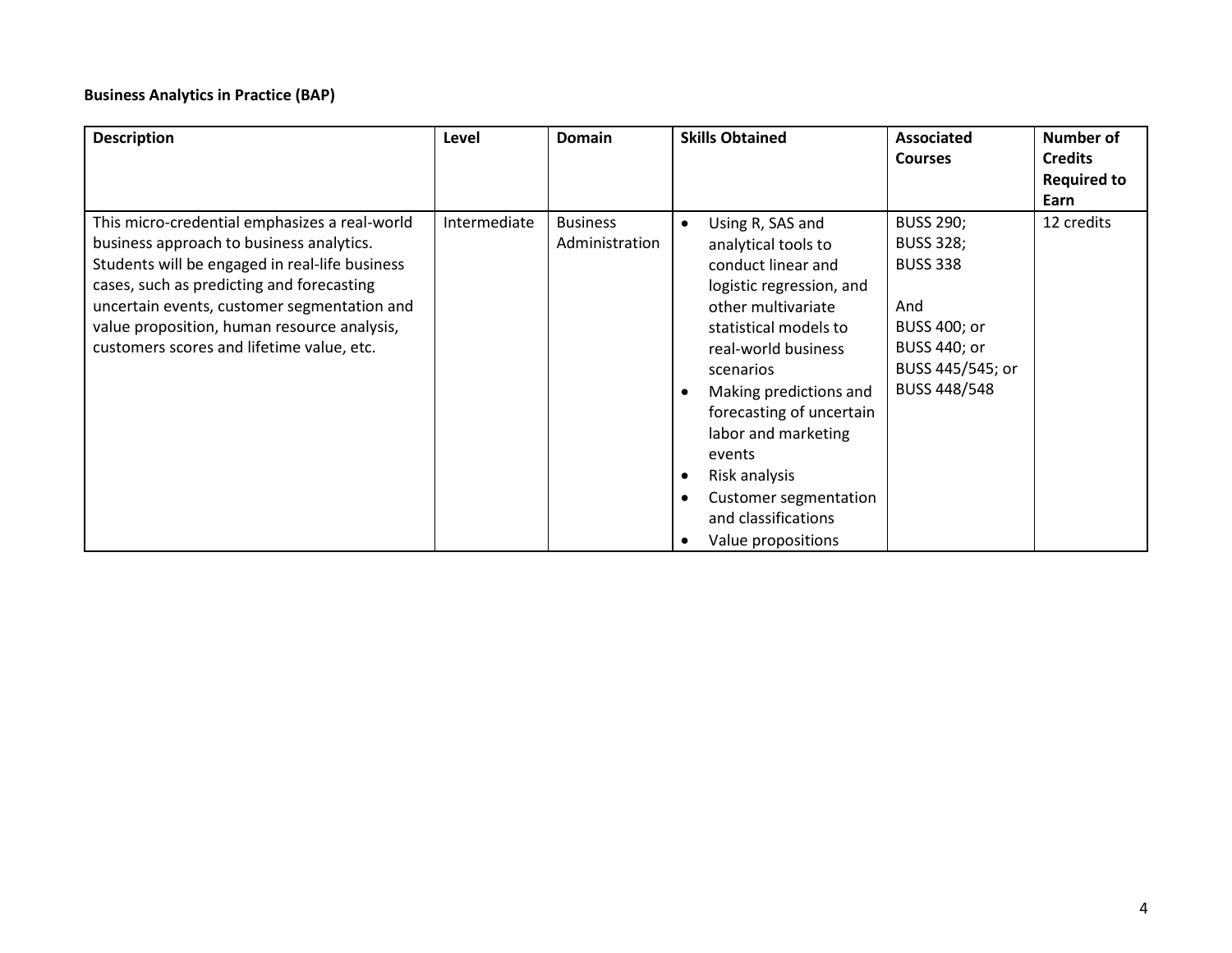#### **Business Analytics Capstone (BAC)**

| <b>Description</b>                                                                                                                                                                                                                                                                                             | Level    | <b>Domain</b>                     | <b>Skills Obtained</b>                                                                                                                                                                                                                                                                                                                                             | Associated<br><b>Courses</b>                                                                                                                                                                       | Number of<br><b>Credits</b><br><b>Required to</b><br>Earn |
|----------------------------------------------------------------------------------------------------------------------------------------------------------------------------------------------------------------------------------------------------------------------------------------------------------------|----------|-----------------------------------|--------------------------------------------------------------------------------------------------------------------------------------------------------------------------------------------------------------------------------------------------------------------------------------------------------------------------------------------------------------------|----------------------------------------------------------------------------------------------------------------------------------------------------------------------------------------------------|-----------------------------------------------------------|
| This micro-credential focuses on real-world<br>business cases requiring application of<br>prediction and forecasting using business<br>analytic tools. Students engage in applying<br>concrete business analytics strategies to real-<br>world simulations to create, present, and<br>describe their findings. | Advanced | <b>Business</b><br>Administration | Applications of R, SAS<br>$\bullet$<br>and analytical tools to<br>real-world business<br>scenarios<br>Forecasting, predicting,<br>and assessing risks using<br>analytic tools<br>Further understanding<br>$\bullet$<br>costumers and value<br>propositions<br>Data visualization for<br>diverse audiences<br>Presenting analytics<br>through data<br>visualization | <b>BUSS 290;</b><br><b>BUSS 328;</b><br><b>BUSS 338</b><br>And<br><b>BUSS 440; or</b><br>BUSS 445/545; or<br><b>BUSS 448/548</b><br>And<br>BUSS 478/578; or<br><b>BUSS 479; or</b><br>BUSS 489/589 | 15 credits                                                |

### **Data Visualization with Tableau (DVT)**

| <b>Description</b>                                                                                                                                                                                                                                                                                                                                                                                         | Level    | <b>Domain</b>                     | <b>Skills Obtained</b>                                                                                                                                                                             | <b>Associated</b><br><b>Courses</b>                                                                                     | Number of<br><b>Credits</b><br><b>Required to</b><br>Earn |
|------------------------------------------------------------------------------------------------------------------------------------------------------------------------------------------------------------------------------------------------------------------------------------------------------------------------------------------------------------------------------------------------------------|----------|-----------------------------------|----------------------------------------------------------------------------------------------------------------------------------------------------------------------------------------------------|-------------------------------------------------------------------------------------------------------------------------|-----------------------------------------------------------|
| This micro-credential, with the help of Tableau,<br>will train students with the best practices of<br>data visualization and storytelling. Students will<br>view and practice examples of real-world<br>business cases from renowned media, research,<br>and analytical firms. By the end of the training,<br>students will generate powerful reports and<br>dashboards that will be helpful for decision- | Advanced | <b>Business</b><br>Administration | <b>Application of Tableau</b><br>tool to analyze data<br><b>Application of Tableau</b><br>to create visualization<br>and dashboard for<br>storytelling helpful for<br>making business<br>decisions | <b>BUSS 290;</b><br><b>BUSS 328;</b><br><b>BUSS 338;</b><br><b>BUSS 400;</b><br><b>BUSS 440;</b><br><b>BUSS 478/578</b> | 18 credits                                                |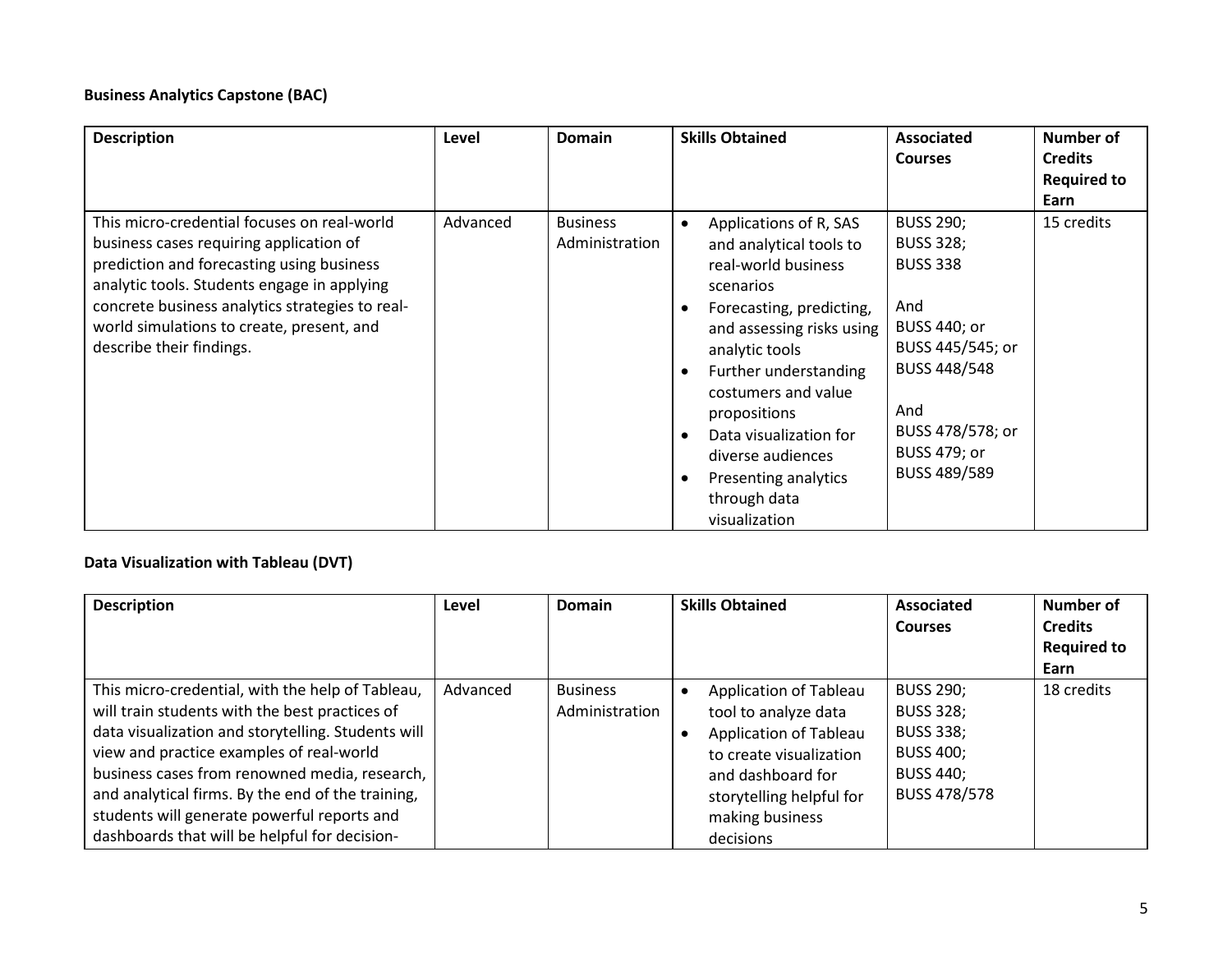| making. Students will complete a capstone      |  |  |  |
|------------------------------------------------|--|--|--|
| project using sample data provided to create   |  |  |  |
| visualizations, dashboards, and data models to |  |  |  |
| be presented to executive leadership of a real |  |  |  |
| company.                                       |  |  |  |

## **Value Chain Management (VCM)**

| <b>Description</b>                                                                                                                                                                                                                                                 | Level    | <b>Domain</b>                     | <b>Skills Obtained</b>                                                                                                                                                                                                                        | <b>Associated</b><br><b>Courses</b>                  | Number of<br><b>Credits</b><br><b>Required to</b><br>Earn |
|--------------------------------------------------------------------------------------------------------------------------------------------------------------------------------------------------------------------------------------------------------------------|----------|-----------------------------------|-----------------------------------------------------------------------------------------------------------------------------------------------------------------------------------------------------------------------------------------------|------------------------------------------------------|-----------------------------------------------------------|
| VCM provides students practical knowledge<br>and skills how they understand different<br>customers values, and how to measure inputs<br>and output of values; and finally, how to<br>generate higher customers' satisfaction and<br>huge surplus to organizations. | Advanced | <b>Business</b><br>Administration | How to create, model,<br>analyze and maximize<br>values in accounting,<br>operations and<br>marketing<br>Apply various<br>qualitative and<br>quantitative analytical<br>tools for tactical<br>operations and process<br>improvement decisions | <b>BUSS 327;</b><br><b>BUSS 378;</b><br>BUSS 410/510 | 9 credits                                                 |

#### **Lean Six Sigma (LSS)**

| <b>Description</b>                                                                                                                                                                                                                                                                                                                 | Level    | Domain                            | <b>Skills Obtained</b>                                                                       | <b>Associated</b><br><b>Courses</b>                  | Number of<br><b>Credits</b><br><b>Required to</b><br>Earn |
|------------------------------------------------------------------------------------------------------------------------------------------------------------------------------------------------------------------------------------------------------------------------------------------------------------------------------------|----------|-----------------------------------|----------------------------------------------------------------------------------------------|------------------------------------------------------|-----------------------------------------------------------|
| Running and sustaining a business requires<br>understanding and developing strategies to<br>ensure that practices maximize resources. This<br>micro-credential emphasizes the use of Six<br>Sigma and the concept of Lean Management.<br>Learners will be able to measure and analyze<br>production processes, eliminate waste and | Advanced | <b>Business</b><br>Administration | DMAIC (Define,<br>Measure, Analyze,<br>Improve, and Control)<br>process improvement<br>cycle | <b>BUSS 378;</b><br><b>BUSS 385;</b><br>BUSS 415/515 | 9 credits                                                 |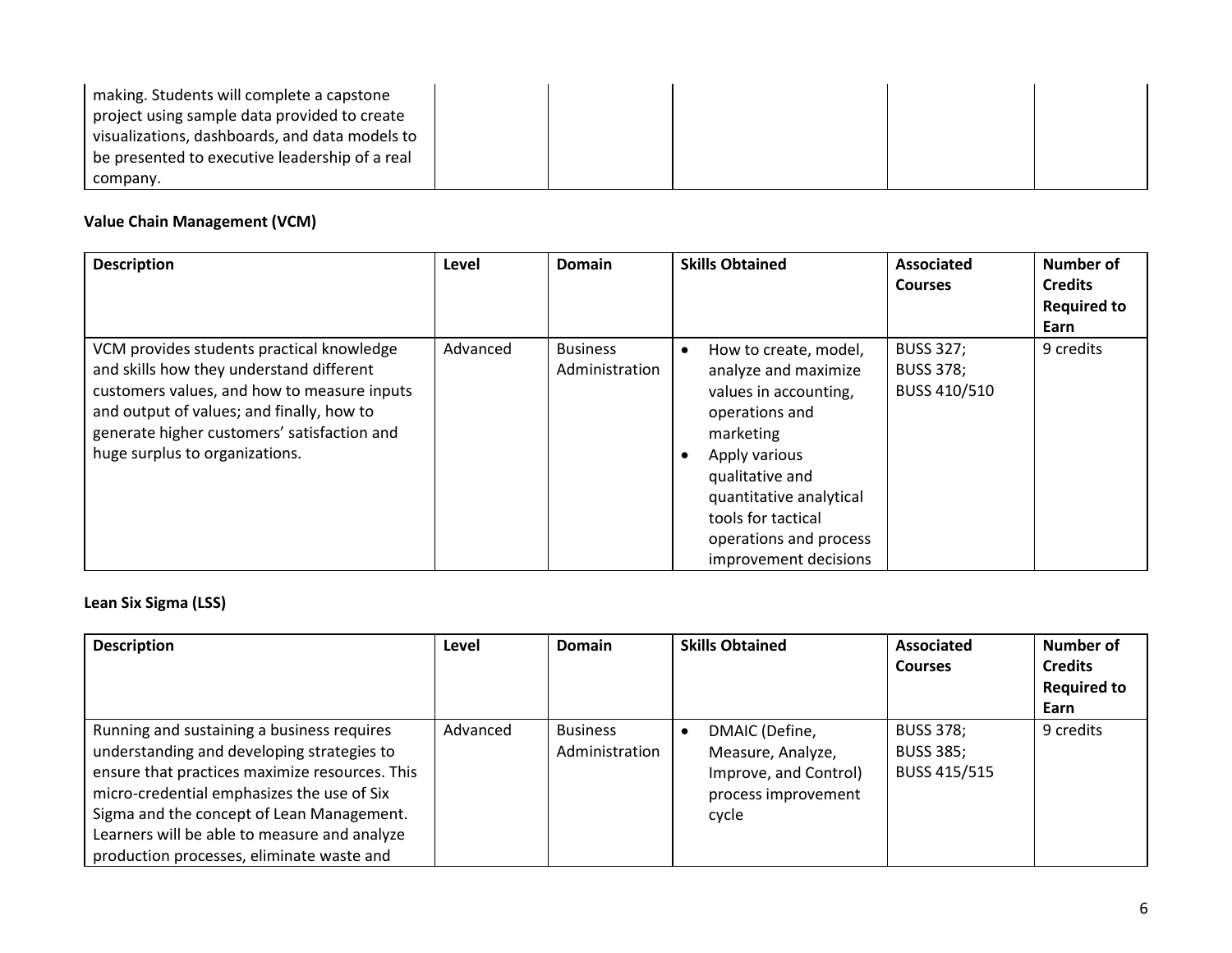| evaluate management structures to motivate<br>employees, and improve quality and | Quantitative and<br>qualitative methods |
|----------------------------------------------------------------------------------|-----------------------------------------|
| productivity.                                                                    | associated with Six                     |
|                                                                                  | Sigma and Lean                          |
|                                                                                  | Management                              |
|                                                                                  | Applying data for lean                  |
|                                                                                  | operations                              |

## **Globalization, Economic Growth, and Stability (GE&S)**

| <b>Description</b>                                                                                                                                                                                                                                                                                                                                                                                                                                                                                                                                                                                                                                                                                                                             | Level    | <b>Domain</b>                     | <b>Skills Obtained</b>                                                                                                                                                                                       | <b>Associated</b><br><b>Courses</b>                                                                | Number of<br><b>Credits</b><br><b>Required to</b><br>Earn |
|------------------------------------------------------------------------------------------------------------------------------------------------------------------------------------------------------------------------------------------------------------------------------------------------------------------------------------------------------------------------------------------------------------------------------------------------------------------------------------------------------------------------------------------------------------------------------------------------------------------------------------------------------------------------------------------------------------------------------------------------|----------|-----------------------------------|--------------------------------------------------------------------------------------------------------------------------------------------------------------------------------------------------------------|----------------------------------------------------------------------------------------------------|-----------------------------------------------------------|
| Socially responsible institutions need to<br>leverage a solid toolkit by applying economic<br>principles to assess current and past business<br>events. It starts by giving foundational<br>information and parameters of<br>macroeconomics; how governments will apply<br>monetary and fiscal policies to solve inflation,<br>recession, unemployment problems, and<br>international perspectives on free trade,<br>balance of payment and exchange rates; and<br>how they affect business and everyday life.<br>Finally, learners will be provided with real<br>country economic data to apply the toolkits<br>they learned to read and analyze the risks and<br>opportunities for achieving business<br>development and private investment. | Advanced | <b>Business</b><br>Administration | Apply macroeconomic<br>and international trade<br>policies and analytical<br>tools to recommend<br>alternative decisions of<br>innovation and<br>sustainable business<br>Understand economic<br>policymaking | <b>BUSS 381;</b><br><b>BUSS 387;</b><br><b>BUSS 388</b><br>And<br>BUSS 451/551; or<br>BUSS 453/553 | 12 credits                                                |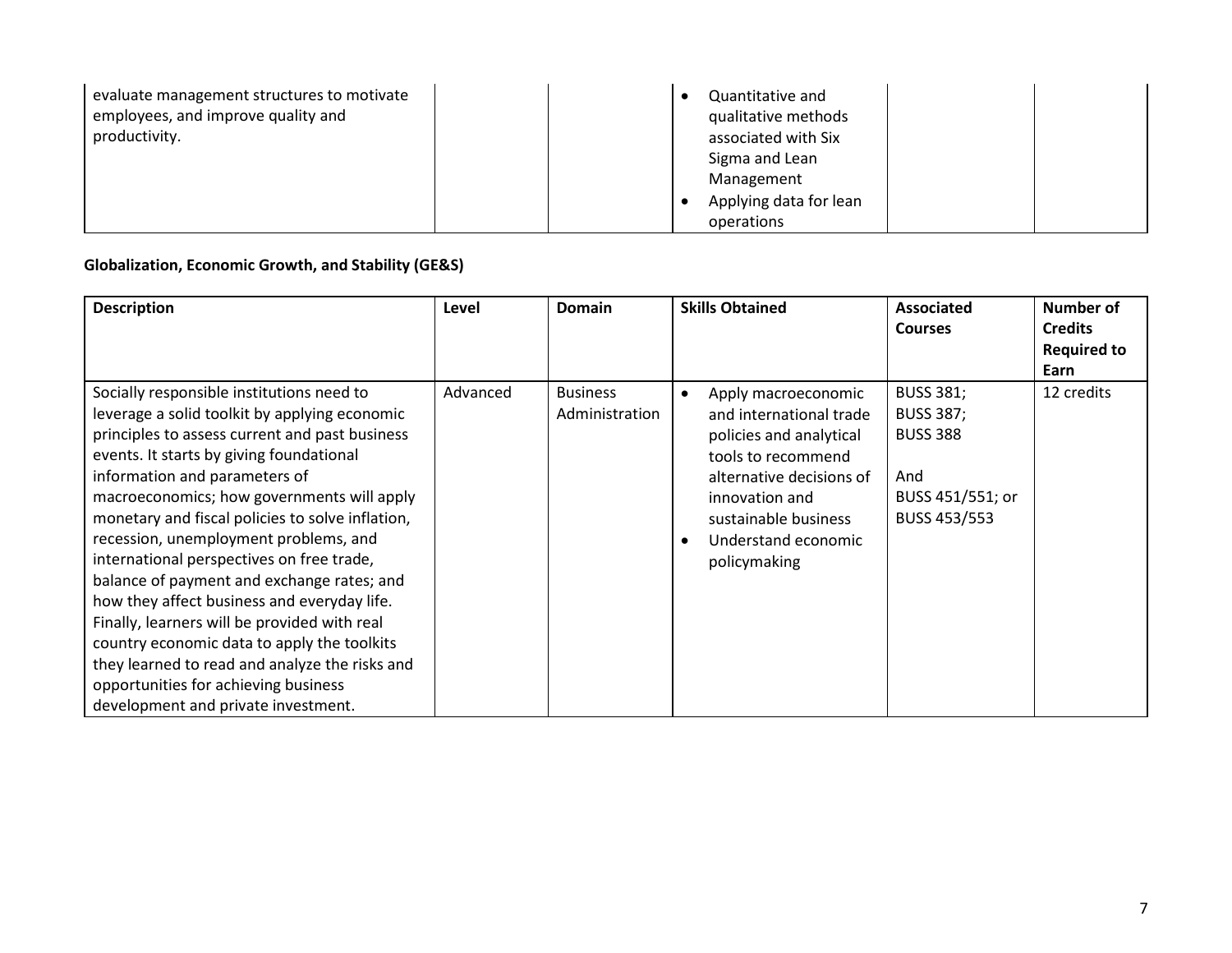#### **Sustainable Business Change Agent (SBCA)**

| <b>Description</b>                             | Level    | Domain          | <b>Skills Obtained</b>  | <b>Associated</b> | Number of          |
|------------------------------------------------|----------|-----------------|-------------------------|-------------------|--------------------|
|                                                |          |                 |                         | <b>Courses</b>    | <b>Credits</b>     |
|                                                |          |                 |                         |                   | <b>Required to</b> |
|                                                |          |                 |                         |                   | Earn               |
| All business leaders need to understand how    | Advanced | <b>Business</b> | Create sustainability   | <b>BUSS 371;</b>  | 15 credits         |
| businesses function and how to sustain them.   |          | Administration  | proposal that convinces | <b>BUSS 376;</b>  |                    |
| As change agents, business leaders need to be  |          |                 | business leaders,       | <b>BUSS 380;</b>  |                    |
| able to develop and implement change within    |          |                 | politicians, and        | BUSS 461/561;     |                    |
| institutions in a way that improves the        |          |                 | communities             | BUSS 463/563      |                    |
| functions of the organization, while also      |          |                 |                         |                   |                    |
| ensuring that these practices are sustainable. |          |                 |                         |                   |                    |
| This micro-credential builds a solid           |          |                 |                         |                   |                    |
| understanding of concepts and tools to become  |          |                 |                         |                   |                    |
| change agents toward improving business        |          |                 |                         |                   |                    |
| impacts on the environment, people, and        |          |                 |                         |                   |                    |
| communities.                                   |          |                 |                         |                   |                    |

## **Change and Business Leadership (C&BL)**

| <b>Description</b>                                                                                                                                                                                                                                                                                                                                | Level        | Domain                            | <b>Skills Obtained</b>                                                                                                   | Associated<br><b>Courses</b>                            | Number of<br><b>Credits</b><br><b>Required to</b><br>Earn |
|---------------------------------------------------------------------------------------------------------------------------------------------------------------------------------------------------------------------------------------------------------------------------------------------------------------------------------------------------|--------------|-----------------------------------|--------------------------------------------------------------------------------------------------------------------------|---------------------------------------------------------|-----------------------------------------------------------|
| Effective leaders need to have deep<br>understanding of their organization, the people<br>they lead, the situation they operate, and their<br>self-insight. Through this micro-credential,<br>learners understand how organizations<br>function, and learn to apply basic leadership<br>skills to effectively manage and lead an<br>organization. | Foundational | <b>Business</b><br>Administration | Become an effective<br>and efficient leader of<br>business organizations<br>Being familiar with<br>resistance to changes | <b>BUSS 333;</b><br><b>BUSS 342;</b><br><b>BUSS 373</b> | 9 credits                                                 |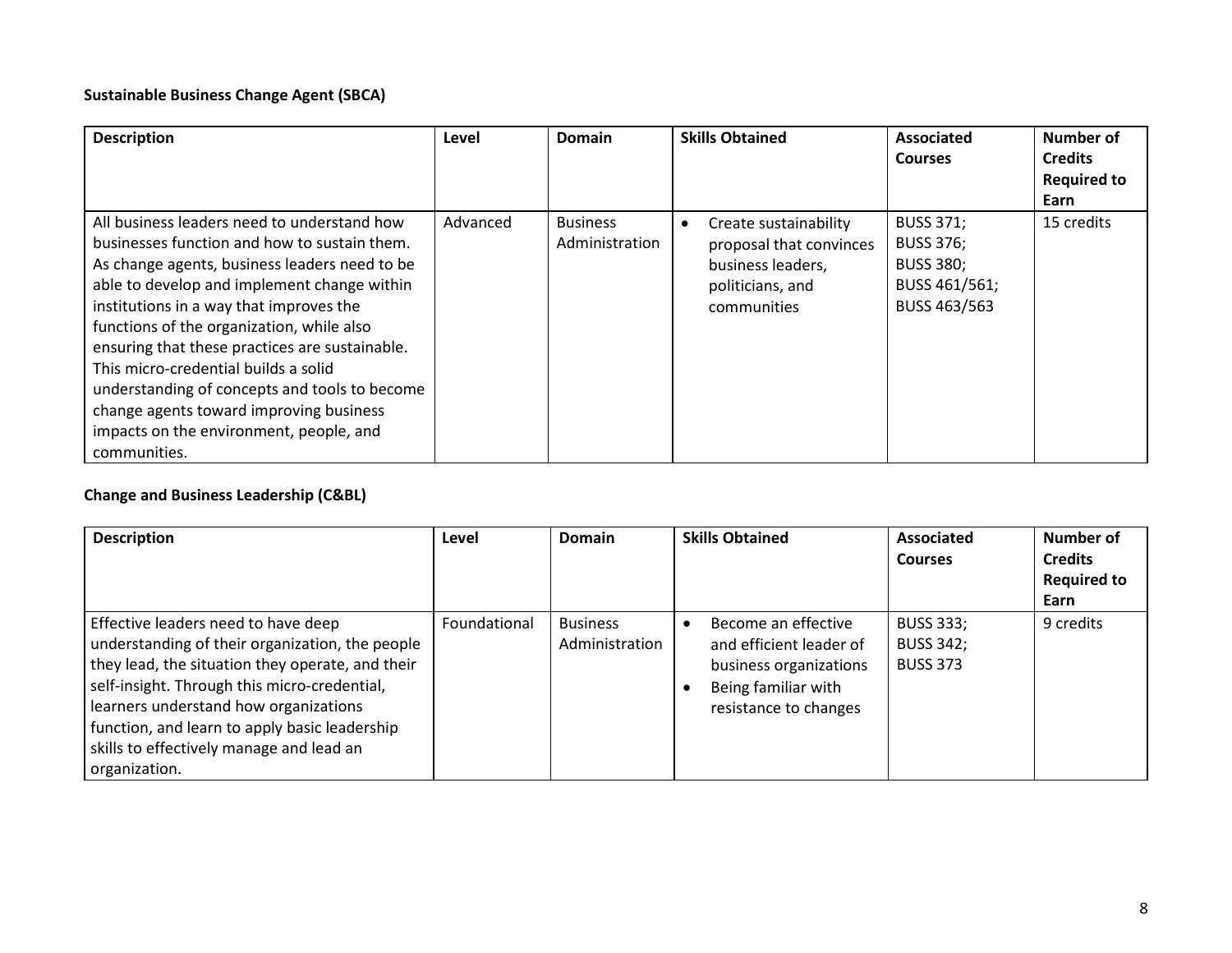## **Business Leadership (BL)**

| <b>Description</b>                                                                                                                                                                                                                                                                                                                                                                                                                                    | Level    | <b>Domain</b>                     | <b>Skills Obtained</b>                                                                                                                                        | Associated<br><b>Courses</b>                                                                                     | <b>Number of</b><br><b>Credits</b><br><b>Required to</b><br>Earn |
|-------------------------------------------------------------------------------------------------------------------------------------------------------------------------------------------------------------------------------------------------------------------------------------------------------------------------------------------------------------------------------------------------------------------------------------------------------|----------|-----------------------------------|---------------------------------------------------------------------------------------------------------------------------------------------------------------|------------------------------------------------------------------------------------------------------------------|------------------------------------------------------------------|
| Effective leadership requires a combined<br>knowledge of how organizations function, with<br>an understanding of how to work with and<br>inspire people to be their best. This micro-<br>credential prepares both new and experienced<br>managers to face the challenges of leadership.<br>It will empower learners with knowledge and<br>skills to become effective leaders, inspire<br>others, and evolve their business on a growth<br>trajectory. | Advanced | <b>Business</b><br>Administration | Organizational<br>development models<br>Leadership and<br>empowerment<br>strategies<br>Change management<br>Positive psychology<br>Performance<br>measurement | <b>BUSS 333;</b><br><b>BUSS 342;</b><br><b>BUSS 373;</b><br><b>BUSS 379;</b><br><b>BUSS 431;</b><br>BUSS 435/535 | 18 credits                                                       |

## **Ethical Leadership (EL)**

| <b>Description</b>                                                                                                                                                                                                                                                                       | Level        | Domain                            | <b>Skills Obtained</b>                                                                                                                                                                                                                                                                                                           | <b>Associated</b><br><b>Courses</b>                                                                      | Number of<br><b>Credits</b><br><b>Required to</b><br>Earn |
|------------------------------------------------------------------------------------------------------------------------------------------------------------------------------------------------------------------------------------------------------------------------------------------|--------------|-----------------------------------|----------------------------------------------------------------------------------------------------------------------------------------------------------------------------------------------------------------------------------------------------------------------------------------------------------------------------------|----------------------------------------------------------------------------------------------------------|-----------------------------------------------------------|
| In this training, learners will develop the ability<br>to recognize competing values within business<br>organizations, make different value<br>propositions for various stakeholders, and<br>integrate them to develop strategies which are<br>responsive to complex ethical challenges. | Intermediate | <b>Business</b><br>Administration | Become morally<br>$\bullet$<br>appropriate leaders<br>Articulate ethical values<br>that guide better<br>business decisions<br>Make decisions with the<br>presence of conflicting<br>economic, legal, and<br>ethical responsibilities<br>of multiple groups in an<br>organization<br>Understand what makes<br>an effective leader | <b>BUSS 220; or</b><br><b>BUSS 333</b><br>And<br><b>BUSS 431;</b><br><b>BUSS 435;</b><br><b>BUSS 447</b> | 12 credits                                                |